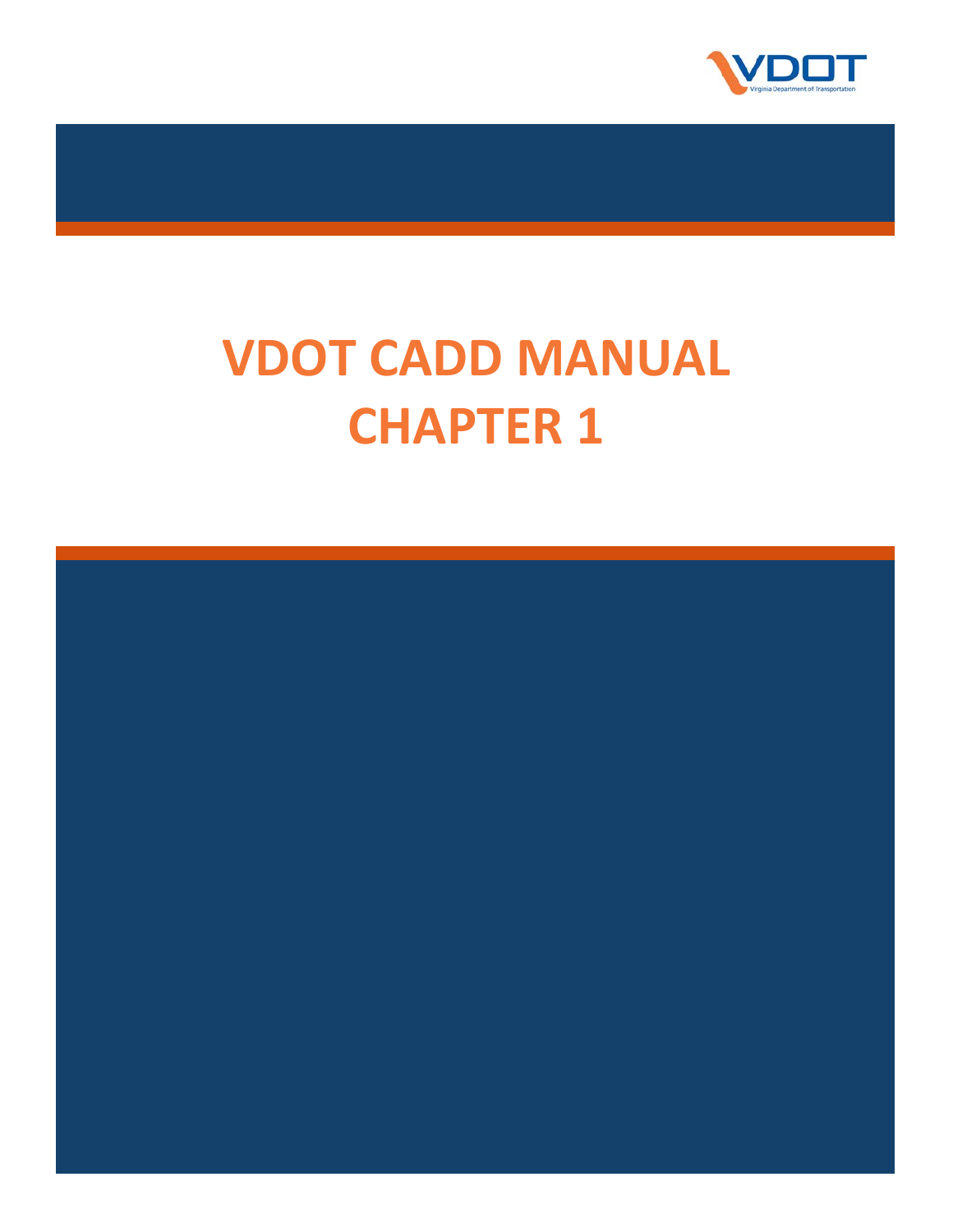

## **CONTENTS**

| 1.2.1 |  |                                                                              |  |
|-------|--|------------------------------------------------------------------------------|--|
|       |  |                                                                              |  |
|       |  |                                                                              |  |
| 1.3   |  |                                                                              |  |
| 1.4   |  |                                                                              |  |
| 1.5   |  |                                                                              |  |
| 1.6   |  | Design (Job) Aids for Detailed Discipline Specific Processes/Procedures 1-10 |  |
| 1.7   |  |                                                                              |  |
|       |  |                                                                              |  |

## **TABLES**

|--|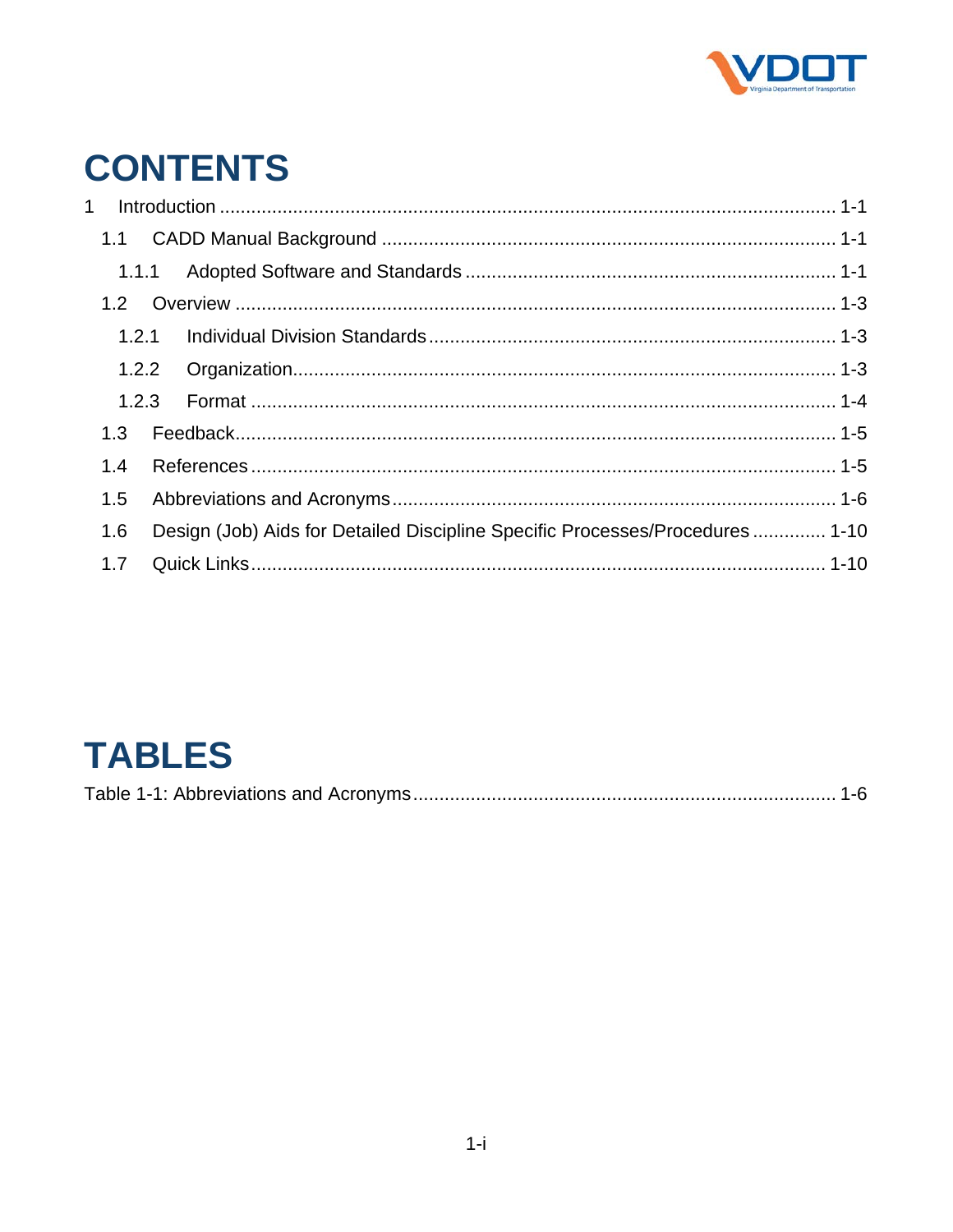## <span id="page-2-0"></span>**1 INTRODUCTION**

### <span id="page-2-1"></span>**1.1 CADD MANUAL BACKGROUND**

The Virginia Department of Transportation (VDOT) has established standards and procedures for the electronic development and delivery of Right of Way and Construction plans, along with other design related documents and drawings. These procedures are documented in this Computer Aided Drafting and Design (CADD) Manual and are applicable to all VDOT Division employees, as well as the consultants and contractors who are completing projects for VDOT. The standards must be maintained and uniformly applied across plans and projects in order to maintain high quality delivery of the documents and files.

*This reformatted CADD Manual provides the general guidance needed to prepare plans according to VDOT's CADD Standards whereas the individual Job Aids referenced throughout provide the step-by-step processes and procedures necessary to perform specific tasks.*

#### <span id="page-2-2"></span>1.1.1 ADOPTED SOFTWARE AND STANDARDS

The VDOT CADD Committee adopted Bentley software, including MicroStation, as its standard drafting graphics package and OpenRoads/GEOPAK as its standard road design system. Future projects will be developed using Bentley's OpenRoads Designer (ORD) and OpenBridge Designer (OBD) software which are self-contained design/modeling/drafting platforms that do not require MicroStation to be running as a separate application. VDOT has developed customizations and modifications for both of these applications to meet VDOT's design and CADD standards. VDOT has adopted Bentley ProjectWise as the agency's file management system.

The standards set forth in this manual were developed to be used in conjunction with, and to meet the requirements of, the policies and procedures as stated in the VDOT [Road Design](http://www.virginiadot.org/business/locdes/rdmanual-index.asp)  [Manual,](http://www.virginiadot.org/business/locdes/rdmanual-index.asp) A Policy on Geometric Design of Highways and Streets by AASHTO, Divisional Instructional and Information Memoranda (IIM), and other discipline specific guidelines as set forth by VDOT.

#### 1.1.1.1 BENEFITS OF STANDARDS

The utilization of a standard drafting and design package provides standards for files which can be utilized by survey, design, and construction. Also, VDOT's project management, construction estimating, and other computerized design systems for Traffic Engineering, Right of Way/Utilities, Structure and Bridge, Environmental Quality, and Materials are able to utilize the standard files created by the drafting and design programs.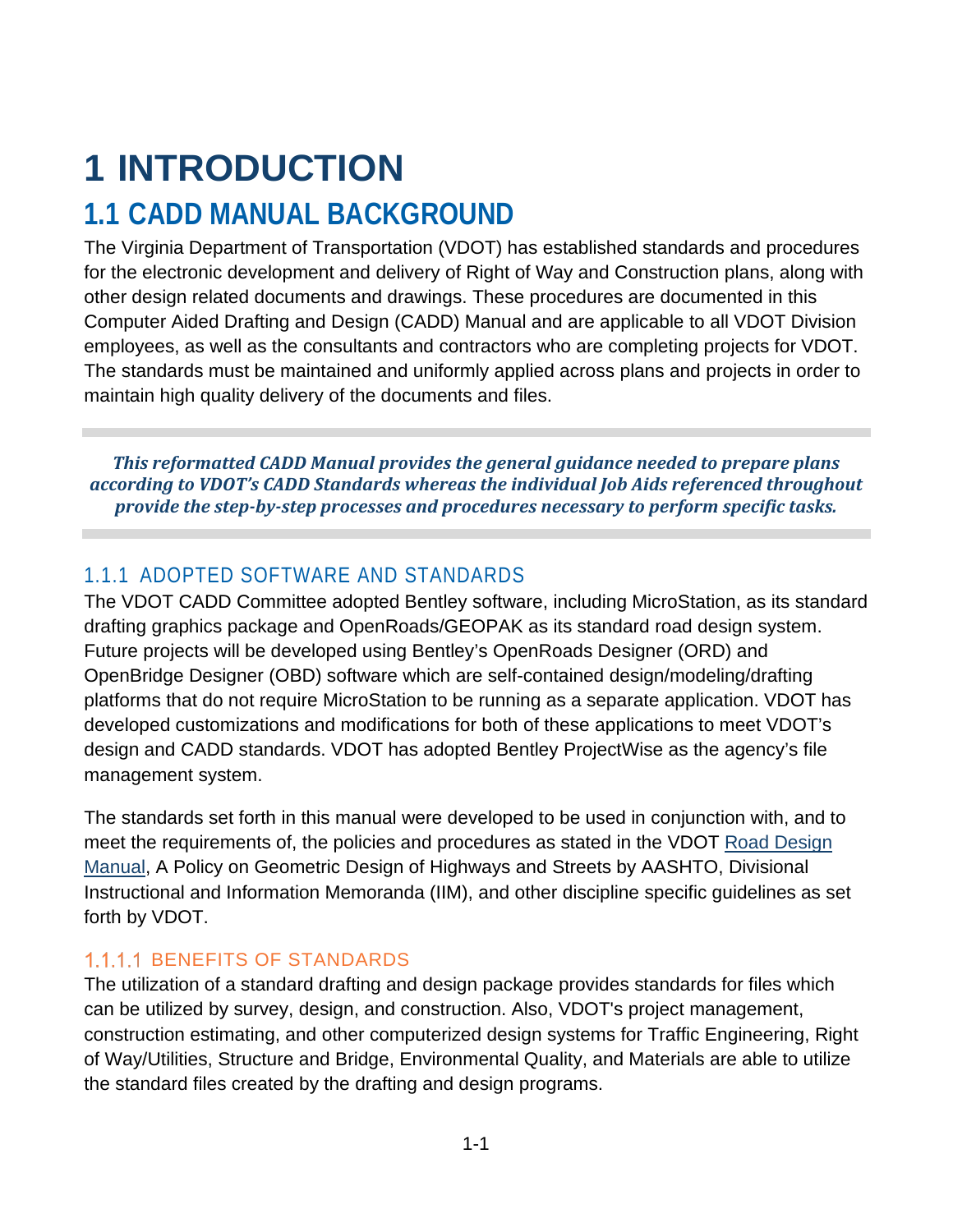The adoption of a standard drafting and design package allows the Department to utilize electronic data that has been developed by one group of VDOT employees or consultants to complete projects that might be recalled or re-assigned to another group of VDOT employees or consultants. This aides in providing seamless transitions between adjacent projects, or future modifications to a project location or corridor by utilizing the same platform of design information.

The Department has developed standards for the delivery of electronic files to the private sector contractors for design and construction bidding. Users must utilize the VDOT Standards, processes, job aids, and reference documents as provided in this manual for the creation and manipulation of design files. Users must also properly create, store, and maintain the files in VDOT's ProjectWise file management system in order to provide for a smooth and timely transfer of information between the various divisions, entities, agencies, consultants, and contractors who will use the files and data created during the project.

#### 1.1.1.2 OPENROADS TECHNOLOGY ADOPTION REQUIREMENTS

Prior to 2016, VDOT required the use of Bentley's GEOPAK as the road design software on VDOT projects. Bentley subsequently developed OpenRoads technology which VDOT began using on projects in 2016.

As documented on VDOT's [When to use OpenRoads webpage,](http://www.virginiadot.org/business/locdes/when_to_use_openroads.asp) OpenRoads technology will be used by VDOT employees and consultant design firms on all minimum plan projects and above where new survey was completed on or after January 1, 2016. As an option, OpenRoads technology can be used on other projects that were surveyed before January 2016 if these projects have not entered the Public Involvement phase.

#### 1.1.1.3 OPENROADS DESIGNER TECHNOLOGY ADOPTION REQUIREMENTS

In October 2020, VDOT formally began the migration process to Bentley's OpenRoads Designer (ORD) Connect Edition as documented in a [Letter from the State Location and](http://www.virginiadot.org/business/resources/LocDes/OpenRoads/ORD_Industry_Memo.pdf)  [Design Engineer.](http://www.virginiadot.org/business/resources/LocDes/OpenRoads/ORD_Industry_Memo.pdf)

VDOT has developed an [OpenRoads Designer \(ORD\) Connect Edition webpage](http://www.virginiadot.org/business/locdes/openroads_designer_rollout.asp) which provides the specific information regarding the rollout of ORD including training and migration of projects. This webpage provides the specific requirements, dates, and details regarding VDOT's transition to ORD from GEOPAK and OpenRoads technology.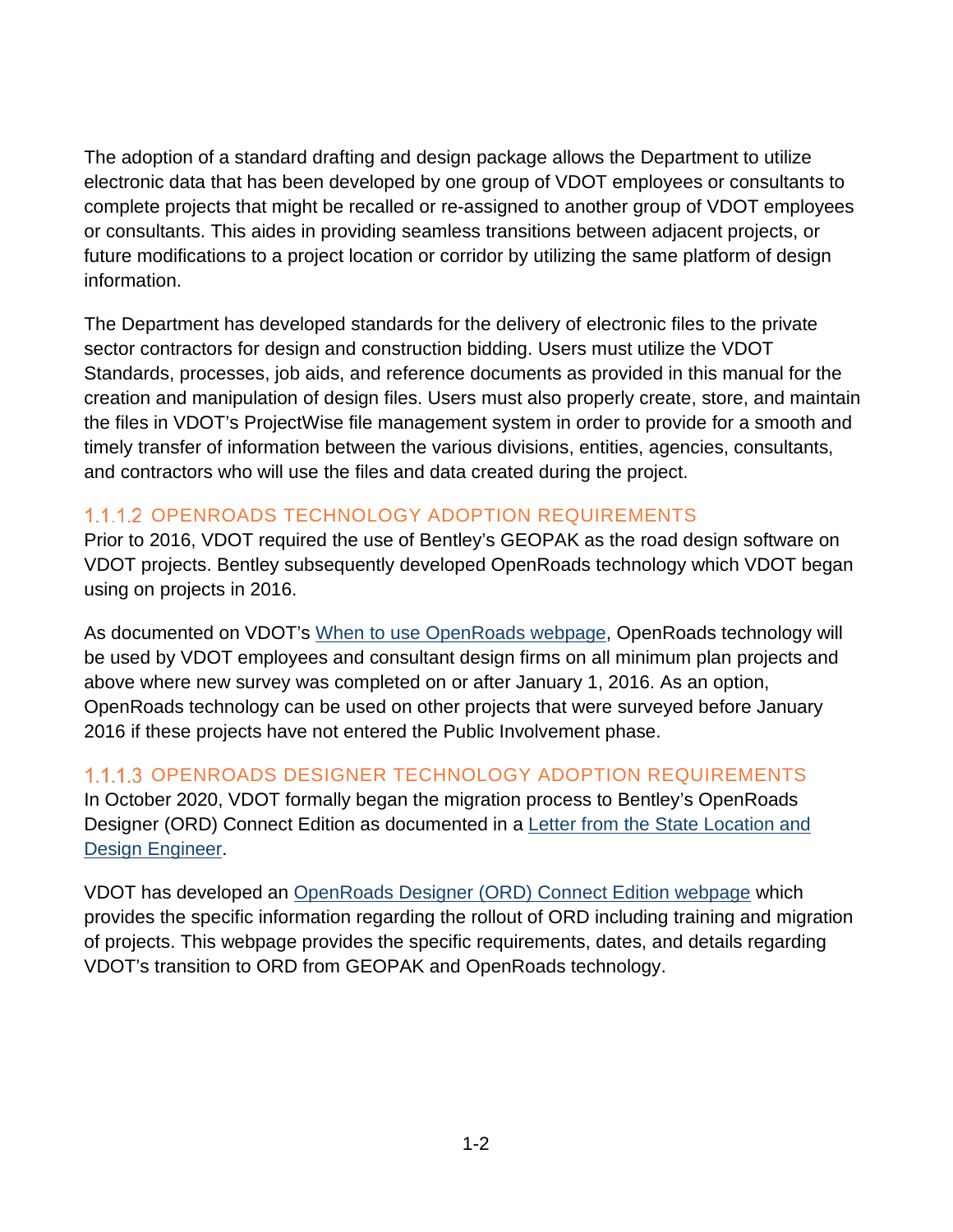## <span id="page-4-0"></span>**1.2 OVERVIEW**

#### <span id="page-4-1"></span>1.2.1 INDIVIDUAL DIVISION STANDARDS

The CADD Manual includes standards for all Preliminary Engineering Divisions including Location and Design, Right of Way, Environmental, and Materials. The Structure and Bridge CADD Standards are provided separately in the Manual of the Structure and Bridge Division. The Location and Design Division consists of multiple program areas including the following: CADD Support; GeoSpatial Program (GIS, Photogrammetry, Survey); Hydraulics and Utilities (Hydraulic Design, Utilities Design, River Mechanics); Roadway Design and Special Projects (Roadway Design, Landscape Architecture); Standards, Special Design, Policy and Quality Assurance (Design Standards, Special Design); Traffic Design (Traffic Control Device Plans, Traffic Analysis, Traffic Studies); and Water Resources Program (MS4, Stormwater Management, Resiliency). General information and standards applicable to the majority of the program areas are provided throughout the chapters of the manual while information and processes pertaining to specific program areas are contained in Chapter 4.

Although the manual will be maintained by the Location and Design Division, the individual Program Areas within the Location and Design Division will be responsible for setting and maintaining their respective standards. The Location and Design CADD Support Section will provide support and guidance to other divisions as needed to ensure their standards are consistent.

This manual will be revised by the respective support groups as needed to ensure that it is up to date with the latest VDOT standards and processes.

#### **NO CADD STANDARDS, CELLS, TEXT SIZES, FONTS, ETC., ARE TO BE REVISED BY ANYONE OUTSIDE THE SUPPORT GROUPS FOR THE RESPECTIVE PROGRAM AREAS.**

#### <span id="page-4-2"></span>1.2.2 ORGANIZATION

The CADD Manual is broken into individual chapters as noted below:

- Chapter 1 Introduction: Describes the background and purpose of the CADD Manual
- Chapter 2 ProjectWise: Describes VDOT's file management system and folder structure for storage and access of files created during a project
- Chapter 3 CADD Standards: Describes the VDOT CADD Standards used in the development of project related CADD files
- Chapter 4 CADD Production: Provides the quidance for CADD production across multiple disciplines along with links to individual Job Aids which document the specific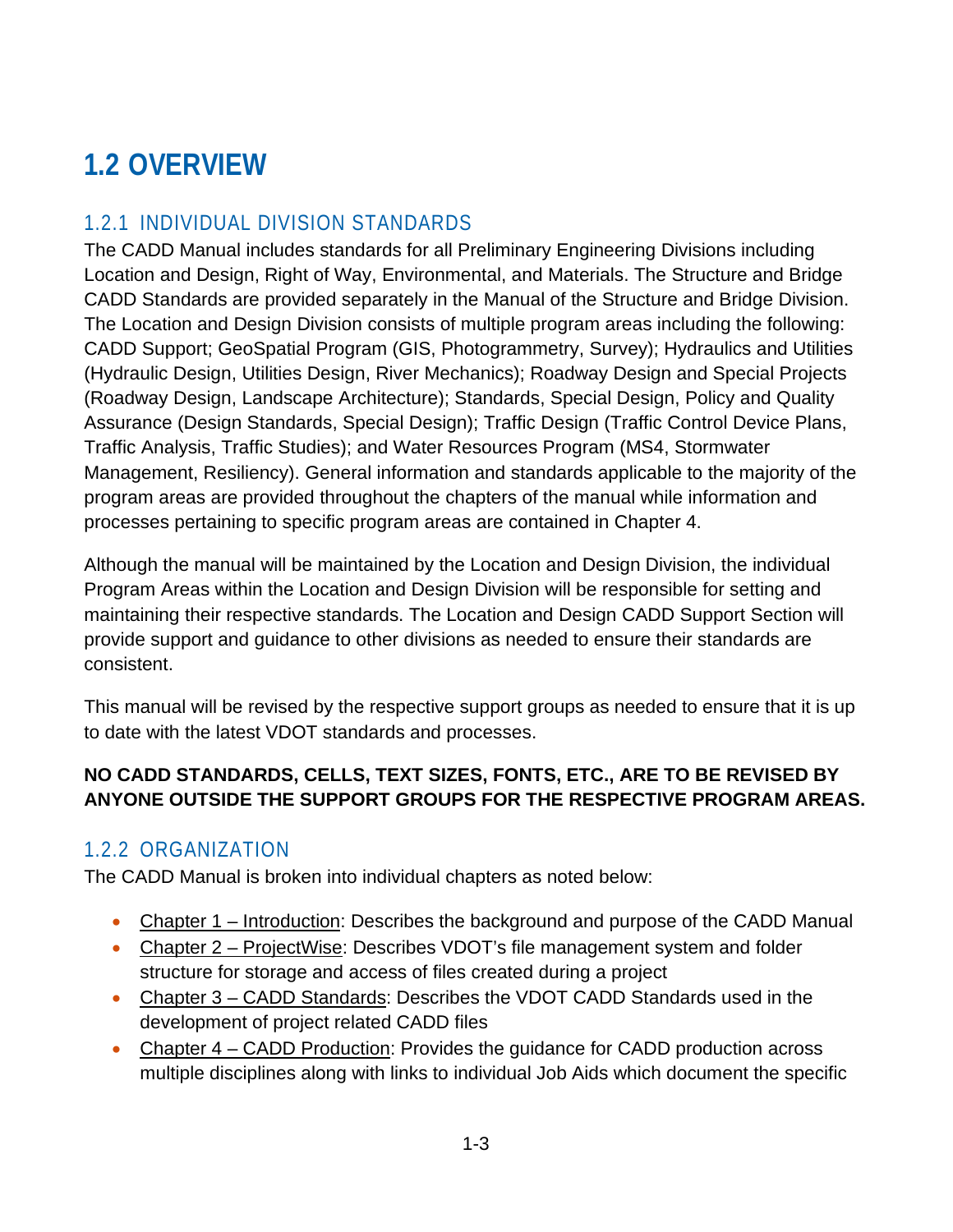processes and procedures required for creating and manipulating the CADD files and generating the required deliverables

- Chapter 5 CADD Delivery: Describes the requirements and processes for Sealing and Signing, Electronic Delivery, archiving, and providing 3D (BIM/CIM) data
- Chapter 6 Quality Assurance & Quality Control: Provides information on VDOT's quality control checklist and process

#### <span id="page-5-0"></span>1.2.3 FORMAT

The information provided in the CADD Manual is presented in several formats which include: text, tables and figures contained within the written chapters of the manual; individual job aids referenced by the manual (via hyperlinks); and separate files including extensive tables and other detailed data referenced by the manual (via hyperlinks). Each of these formats are described in the sections below.

#### 1.2.3.1 CHAPTER TEXT

The text contained in the individual chapters provide written information with tables and figures where possible to concisely explain VDOT's standards, processes, and procedures. When the type of information to be presented describes either a detailed process or procedure, or contains an extensive amount of information that would otherwise be spread across many pages of the manual in tabular or similar format, the information is instead being placed in separate documents including job aids and separate files as described below. This allows for the detailed data and processes to be edited alone without impacting the actual display and layout of the written chapters, and for ease of future revisions.

#### 1.2.3.2 JOB AIDS

Job Aids are used to capture the detailed processes and instructions developed by the CADD Support Section or individual disciplines. Job Aids often contain a series of screen shots and step by step instructions in order to create or develop a specific file or type of data. Since these processes are subject to change and refinement over time, they are best captured in individual documents developed by the parties responsible for the process or instructions being discussed. Links are provided to the individual documents or folder containing the documents.

#### 1.2.3.3 SEPARATE FILES

Separate files are provided where necessary for reference data including extensive lists and tables of data. These separate files include lists of file names, lists of file types or extensions, tables of level names with symbologies, list and tables of custom line styles, lists of cell libraries and cells, and other similar types of data. The types of information contained in these files is subject to change over time with new information being added and old information being deleted as feedback on the CADD standards is incorporated, and as the CADD standards evolve. These separate files are maintained by the CADD Support Section in consultation with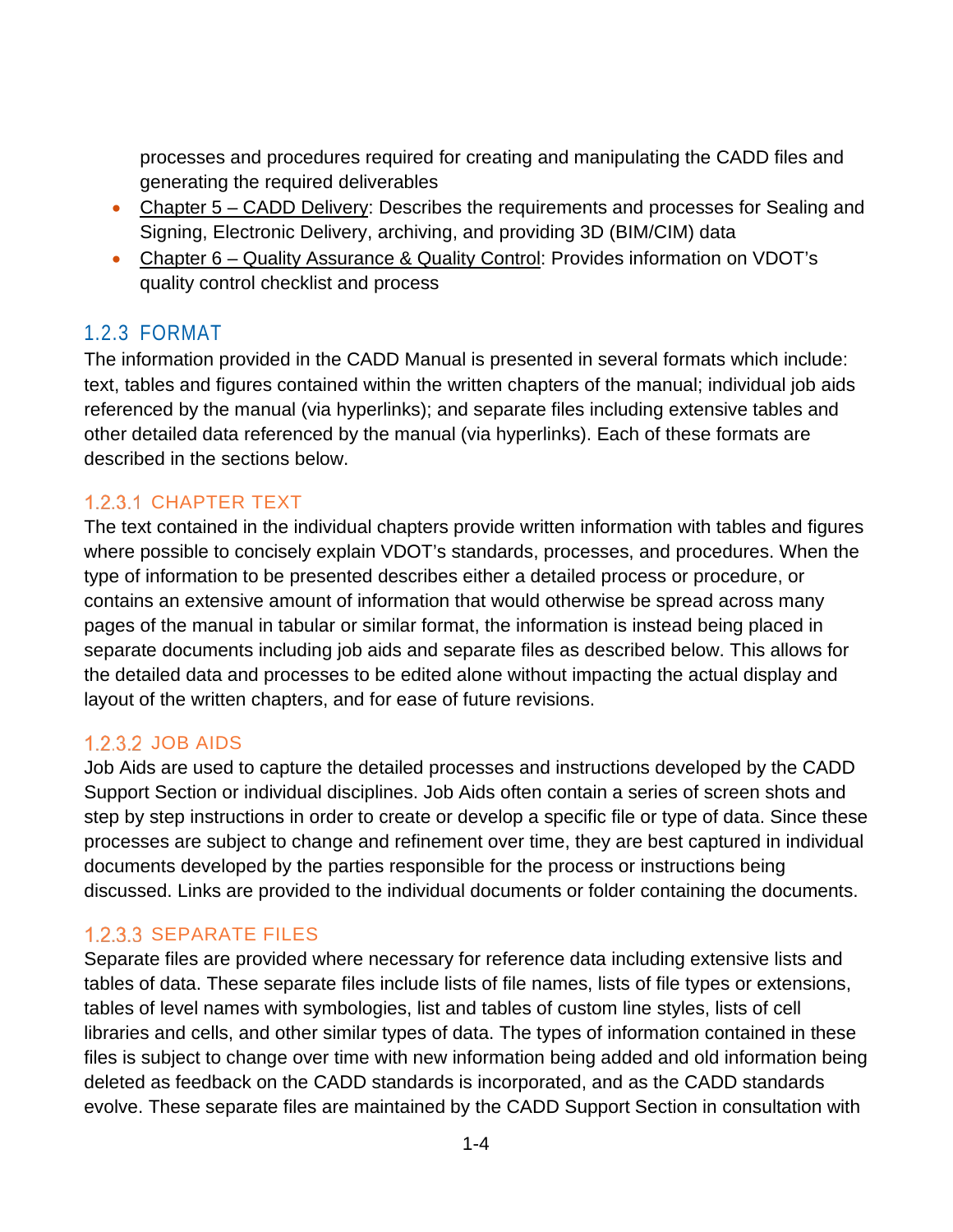the individual disciplines. Links are provided to the individual documents or folder containing the documents.

## <span id="page-6-0"></span>**1.3 FEEDBACK**

If you have suggestions, corrections or additions to this manual, please submit them to the CADD Support Section preferably via E-mail to [CADDSupport@vdot.virginia.gov](mailto:CADDSupport@vdot.virginia.gov?subject=CADD%20Manual%20Feedback) or via phone at 804-786-1280. All correspondence will be forwarded to the appropriate individual or Division for review and will then be evaluated and brought to the attention of the appropriate Subject Matter Experts. The Subject Matter Experts will then determine whether or not to incorporate your suggestion into the standards.

### <span id="page-6-1"></span>**1.4 REFERENCES**

The following links provide direct access to information utilized during design and CADD development on VDOT projects:

[VDOT's Manuals, Guides, and IIM webpage](http://www.virginiadot.org/business/manuals-default.asp)

[Project Development Process](http://www.virginiadot.org/projects/concureng-default.asp)

[Electronic Plan Submission Flow Chart](http://www.extranet.vdot.state.va.us/locdes/ElectronicPlan_Submission.pdf)

[Instructional and Informational Memoranda](http://www.virginiadot.org/business/locdes/rd-ii-memoranda-index.asp)

[Road and Bridge Standards](http://www.virginiadot.org/business/locdes/vdot_road_and_bridge_standards.asp)

[Road Design Manual](http://www.virginiadot.org/business/locdes/rdmanual-index.asp)

[Drainage Manual](http://www.virginiadot.org/business/locdes/hydra-drainage-manual.asp)

[Survey Manual](http://www.virginiadot.org/business/locdes/survey_manual.asp)

[Traffic Engineering Design Manual](http://www.virginiadot.org/business/locdes/traffic-engineering-manual.asp)

[Manual of the Structure and Bridge Division](http://www.virginiadot.org/business/bridge-manuals.asp)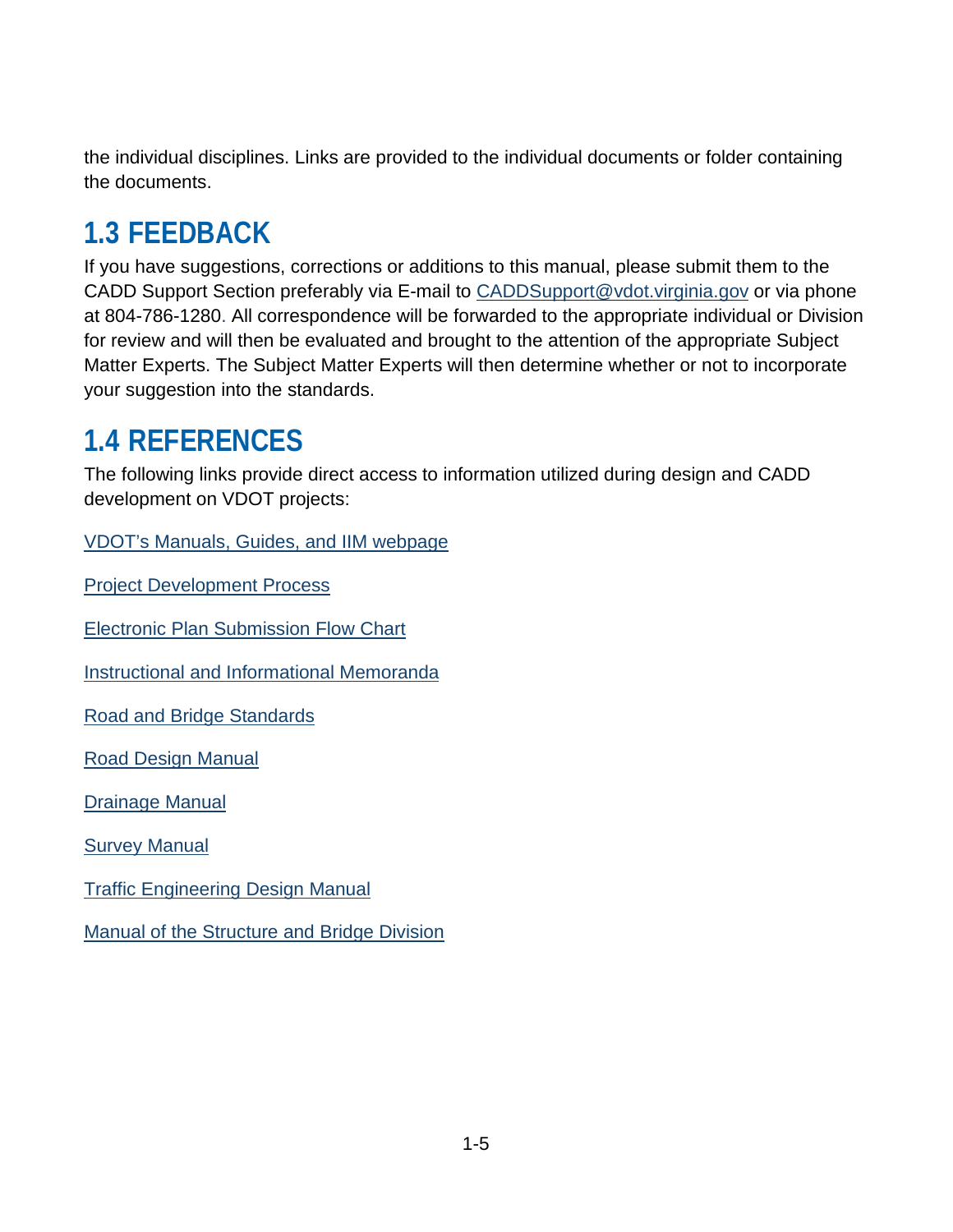## <span id="page-7-0"></span>**1.5 ABBREVIATIONS AND ACRONYMS**

<span id="page-7-1"></span>**Table 1-1: Abbreviations and Acronyms**

| <b>AASHTO</b> | American Association of State Highway and Transportation<br><b>Officials</b> |
|---------------|------------------------------------------------------------------------------|
| <b>ACES</b>   | <b>Access Certificates for Electronic Services</b>                           |
| <b>AES</b>    | <b>Automated Engineering Support</b>                                         |
| <b>ADV</b>    | <b>Advertisement Submission</b>                                              |
| <b>AMG</b>    | <b>Automated Machine Guidance</b>                                            |
| <b>CAD</b>    | <b>Computer Aided Design</b>                                                 |
| <b>CADD</b>   | <b>Computer Aided Design and Drafting</b>                                    |
| <b>CII</b>    | <b>Critical Infrastructure Information</b>                                   |
| <b>CIM</b>    | <b>Civil Integrated Management</b>                                           |
| <b>CFMS</b>   | <b>CADD File Management System</b>                                           |
| <b>CFG</b>    | Configuration                                                                |
| <b>DB</b>     | <b>Database</b>                                                              |
| <b>DTM</b>    | <b>Digital Terrain Model</b>                                                 |
| <b>DGN</b>    | <b>MicroStation Design File Format</b>                                       |
| <b>DAT</b>    | <b>Data File</b>                                                             |
| <b>DES</b>    | <b>Design</b>                                                                |
| D&C           | <b>Design and Computational Manager</b>                                      |
| <b>DMS</b>    | Data Management System                                                       |
| <b>ELS</b>    | <b>Enterprise Licensing Subscription</b>                                     |
| Engr_ser      | <b>Engineering Services</b>                                                  |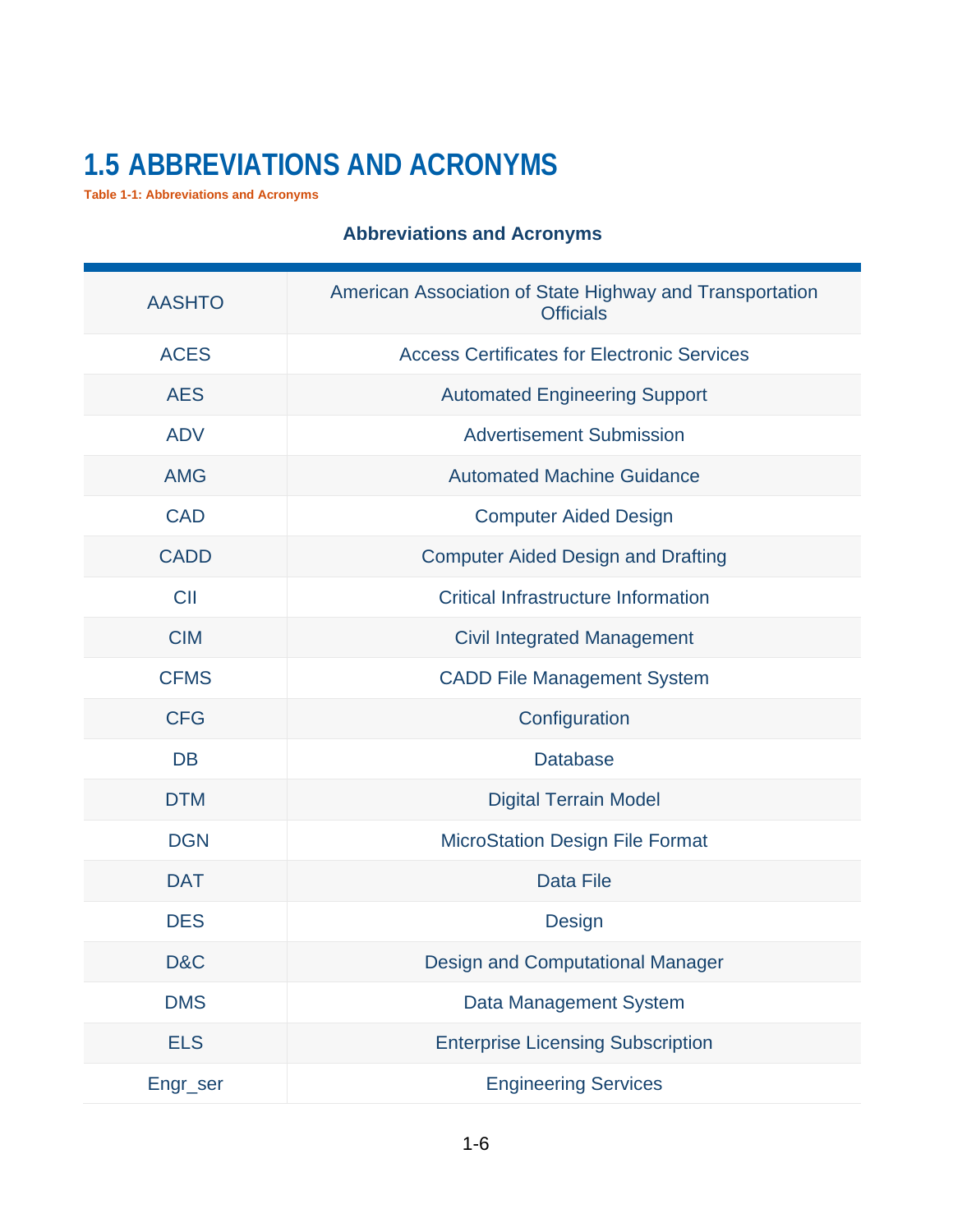| ESC, E&S     | <b>Erosion and Sediment Control</b>                |
|--------------|----------------------------------------------------|
| <b>FHWA</b>  | <b>Federal Highway Administration</b>              |
| <b>FAQ</b>   | <b>Frequently Asked Questions</b>                  |
| FI           | <b>Field Inspection</b>                            |
| <b>FS</b>    | <b>Final Submission</b>                            |
| <b>FTP</b>   | <b>File Transfer Protocol</b>                      |
| <b>GDF</b>   | <b>GEOPAK Drainage File</b>                        |
| GO           | <b>Global Origin</b>                               |
| <b>GPS</b>   | <b>Global Positioning System</b>                   |
| <b>GSA</b>   | <b>U.S. General Services Administration</b>        |
| <b>HMR</b>   | <b>Bentley MicroStation Raster Image</b>           |
| <b>IIM</b>   | <b>Instructional &amp; Informational Memoranda</b> |
| iPM          | <b>Integrated Project Manager</b>                  |
| <b>ITS</b>   | <b>Intelligent Transportation System</b>           |
| L&D          | <b>Location and Design</b>                         |
| <b>LOD</b>   | <b>Level of Detail</b>                             |
| <b>LOE</b>   | <b>Level of Effort</b>                             |
| <b>MDL</b>   | MicroStation Development Language                  |
| <b>MOT</b>   | <b>Maintenance of Traffic</b>                      |
| <b>MUTCD</b> | <b>Manual of Uniform Traffic Control Devices</b>   |
| <b>OBM</b>   | <b>OpenBridge Modeler</b>                          |
| <b>ORD</b>   | <b>OpenRoads Designer</b>                          |
| <b>PAC</b>   | <b>Pre-Advertisement Conference</b>                |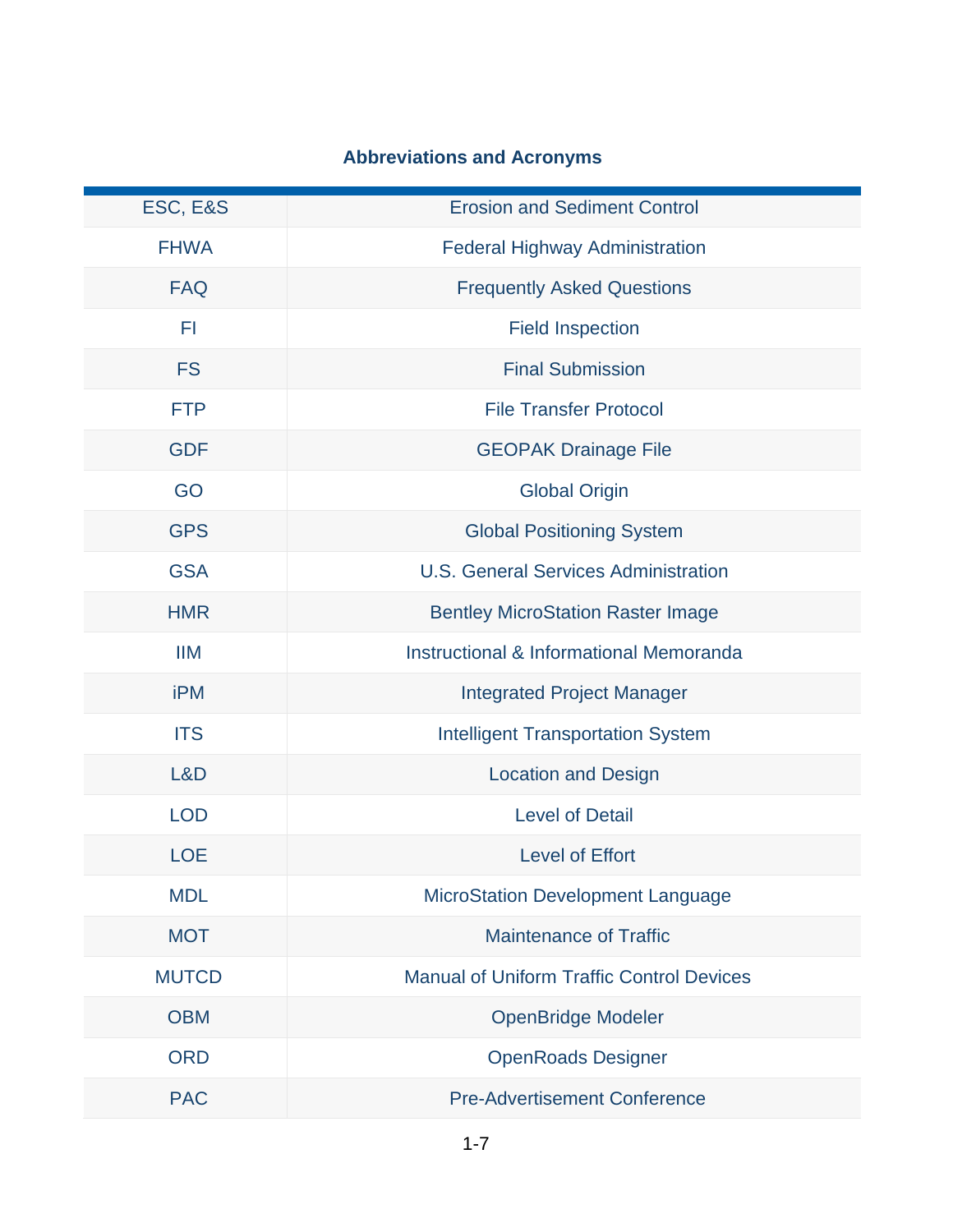| <b>PAT</b>      | Pattern                                     |
|-----------------|---------------------------------------------|
| <b>PC</b>       | <b>Personal Computer</b>                    |
| <b>PCR</b>      | <b>Plan Coordination Review</b>             |
| <b>PDP</b>      | <b>Project Development Process</b>          |
| <b>PE</b>       | <b>Preliminary Engineering</b>              |
| PFI             | <b>Preliminary Field Inspection</b>         |
| <b>PH</b>       | <b>Public Hearing</b>                       |
| <b>PKI</b>      | <b>Public Key Infrastructure</b>            |
| <b>PLA</b>      | <b>Plans</b>                                |
| <b>PPTA</b>     | <b>Public Private Transportation Act</b>    |
| <b>PRF</b>      | <b>Plot Request File</b>                    |
| <b>PROF</b>     | <b>Profile</b>                              |
| <b>PROJ</b>     | Project                                     |
| PS&E            | <b>Plans, Specifications and Estimates</b>  |
| <b>PW</b>       | ProjectWise                                 |
| <b>PWDM</b>     | <b>ProjectWise Deliverables Management</b>  |
| <b>PUFI</b>     | <b>Preliminary Utility Field Inspection</b> |
| <b>RDM</b>      | <b>Road Design Manual</b>                   |
| <b>REF</b>      | <b>Reference Files</b>                      |
| ROW, R\W, or RW | <b>Right of Way</b>                         |
| <b>RTK</b>      | <b>Real Time Kinematic</b>                  |
| <b>S&amp;B</b>  | <b>Structure and Bridge</b>                 |
| <b>SARA</b>     | <b>System Access Request Application</b>    |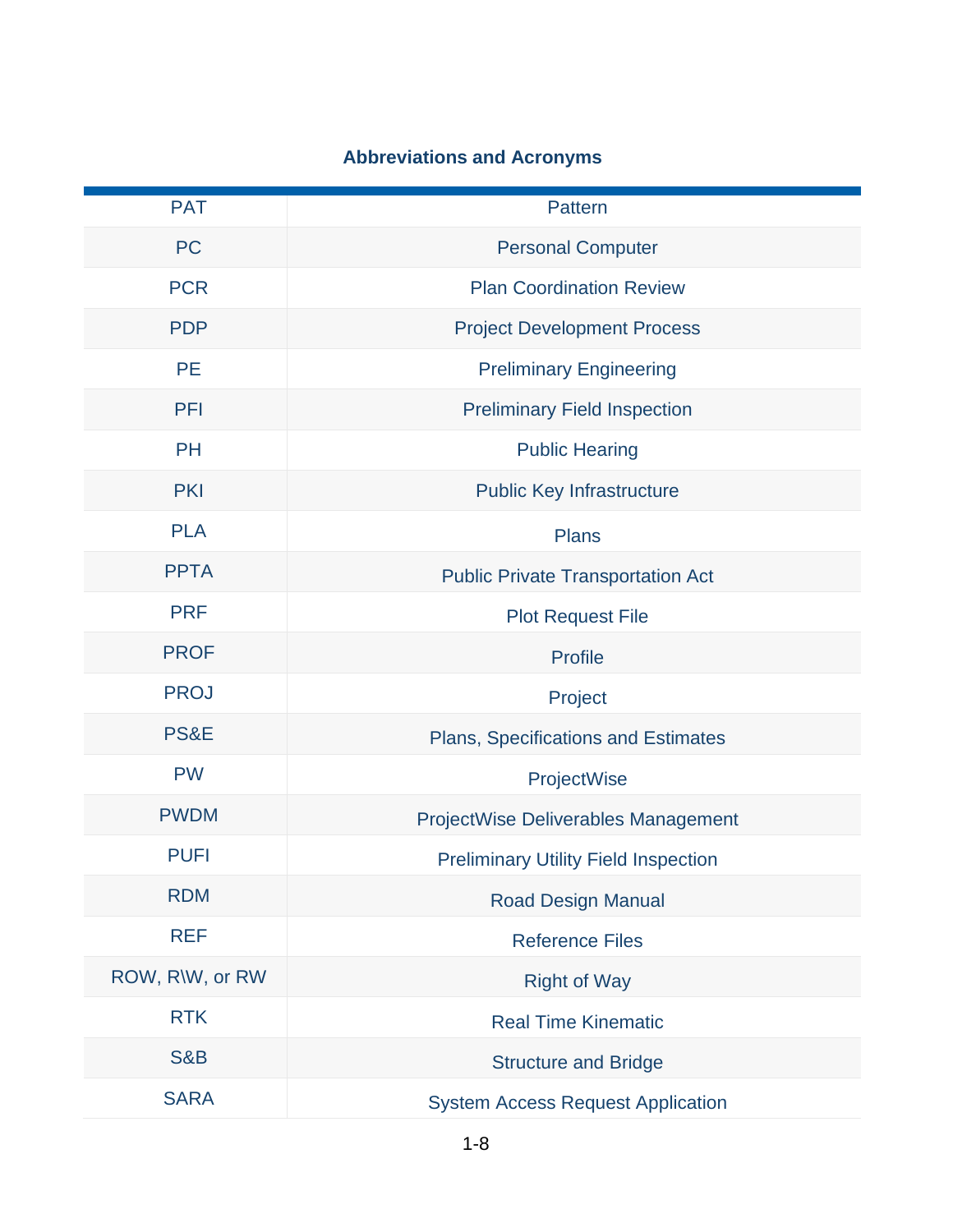| <b>SOC</b>  | <b>Sequence of Construction</b>               |
|-------------|-----------------------------------------------|
| <b>SSI</b>  | <b>Sensitive Security Information</b>         |
| <b>SUDA</b> | <b>Subsurface Utility Design and Analysis</b> |
| <b>SUE</b>  | <b>Subsurface Utility and Engineering</b>     |
| <b>SWM</b>  | <b>Storm Water Management</b>                 |
| <b>TCD</b>  | <b>Traffic Control Device</b>                 |
| <b>TED</b>  | <b>Traffic Engineering Division</b>           |
| <b>TEDM</b> | <b>Traffic Engineering Design Manual</b>      |
| <b>TIN</b>  | <b>Triangulated irregular Network Data</b>    |
| <b>TMP</b>  | <b>Transportation Management Plans</b>        |
| <b>TNM</b>  | <b>Traffic Noise Model</b>                    |
| <b>TTC</b>  | <b>Temporary Traffic Control</b>              |
| <b>UFI</b>  | <b>Utility Field Inspection</b>               |
| <b>UPC</b>  | <b>Universal Project Code</b>                 |
| <b>VBA</b>  | <b>Visual Basic Application</b>               |
| <b>VDOT</b> | Virginia Department of Transportation         |
| <b>VITA</b> | Virginia Information Technologies Agency      |
| <b>VPI</b>  | <b>Vertical Point of Intersection</b>         |
| <b>XML</b>  | Extensible Markup Language                    |
| <b>XS</b>   | <b>Cross Sections</b>                         |